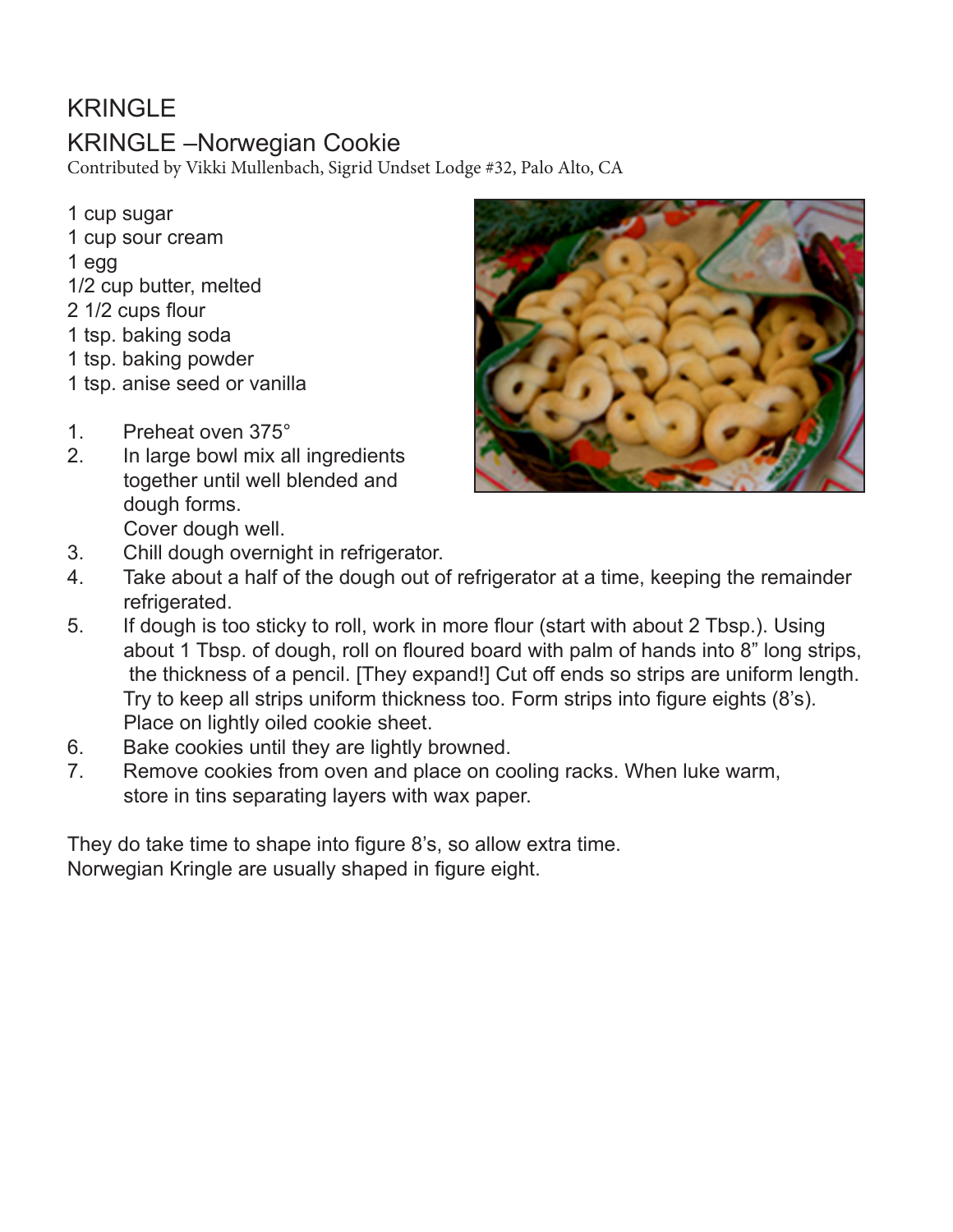## FÅRIKÅL

#### LAMB AND CABBAGE STEW

Contributed by Inga Humlebek Frodesen, Valkyrien Lodge #1, Seattle, WA

3 lbs. lean lamb, cut into 2" cubes

- 1 Tbsp whole peppercorns
- 1/2 tsp ground pepper
- 2 Tbsp salt
- 1 head green cabbage, cut into large cubes
- 2 Tbsp butter
- 2 Tbsp flour
- 1. Boil [lamb cubes] in as little water (adding wine to substitute for some of the water gives it more flavor as does a clove or two of garlic boiled with the meat.) as possible for about 30 minutes.
- 2. Add whole pepper, ground pepper and salt.
- 3. Stir in butter and flour.
- 4. Add cabbage and let boil slowly for 30 minutes [covered for about 20 minutes remove cover until sauce is thickened to gravy].

Serves 6. Serve while it is still hot!



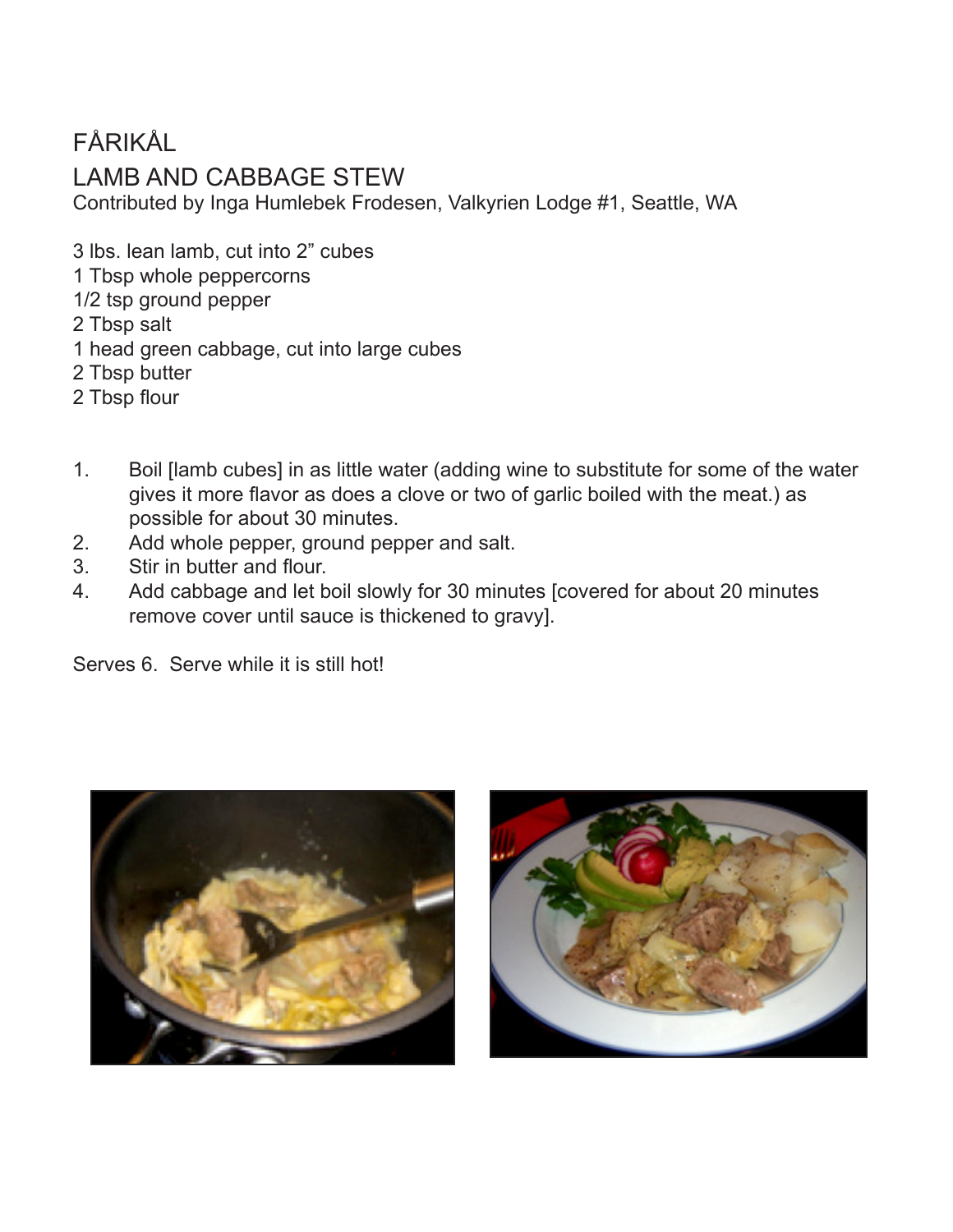# LEFSE (Recipe #1)

Contributed by Agnes Grimstvedt & Doris G. Larson (– Agnes was from the old Crown Princess Martha Lodge #28 of San Mateo, CA & Doris currently is from Aase Lodge#33, Lafayette, CA)

3 Tbsp. Crisco shortening 3 Tbsp. butter 2 Tbsp. salt 2 cups water 2 cups potato buds 1/4 tsp. baking powder 1 Tbsp. sugar 1/2 cup milk 1 1/2 cups flour (or more up to 2 cups)



- 1. Melt Crisco, butter, salt and water together over medium heat.
- 2. Mix potato buds with baking powder and sugar.
- 3. Stir in potato mixture into first mixture (Crisco, butter, water, salt). Add milk and stir. Cool and refrigerate overnight.
- 4. Add flour just before you begin to roll lefse out. Make small balls first (about heaping 1/4 cup).
- 5. Roll out lefse on canvas board dusted with flour and use a lefse pin to roll it. Do not have dough stick (use flour to prevent this as needed but not in excess). Roll to about 12-15" each.
- 6. Preheat lefse or griddle pan to 475-500 degrees. With lefse stick (stick#1) slowly take lefse from cloth and place on the griddle. Heat until side is lightly brown then using another lefse stick (stick #2) turn lefse & brown other side.
- 7. Put cooked lefse between two towels. Clean off griddle. Roll next lefse and repeat.
- 8. During process you need to take cooled lefse and then fold it in half and then in thirds. Bag completely cooled lefse in ziplocks as desired and freeze.
- 9. Serving ideas: Butter lefse and sprinkle on brown sugar; fill with meatballs; wrap up a sausage or hot dog; spread with jam or jelly.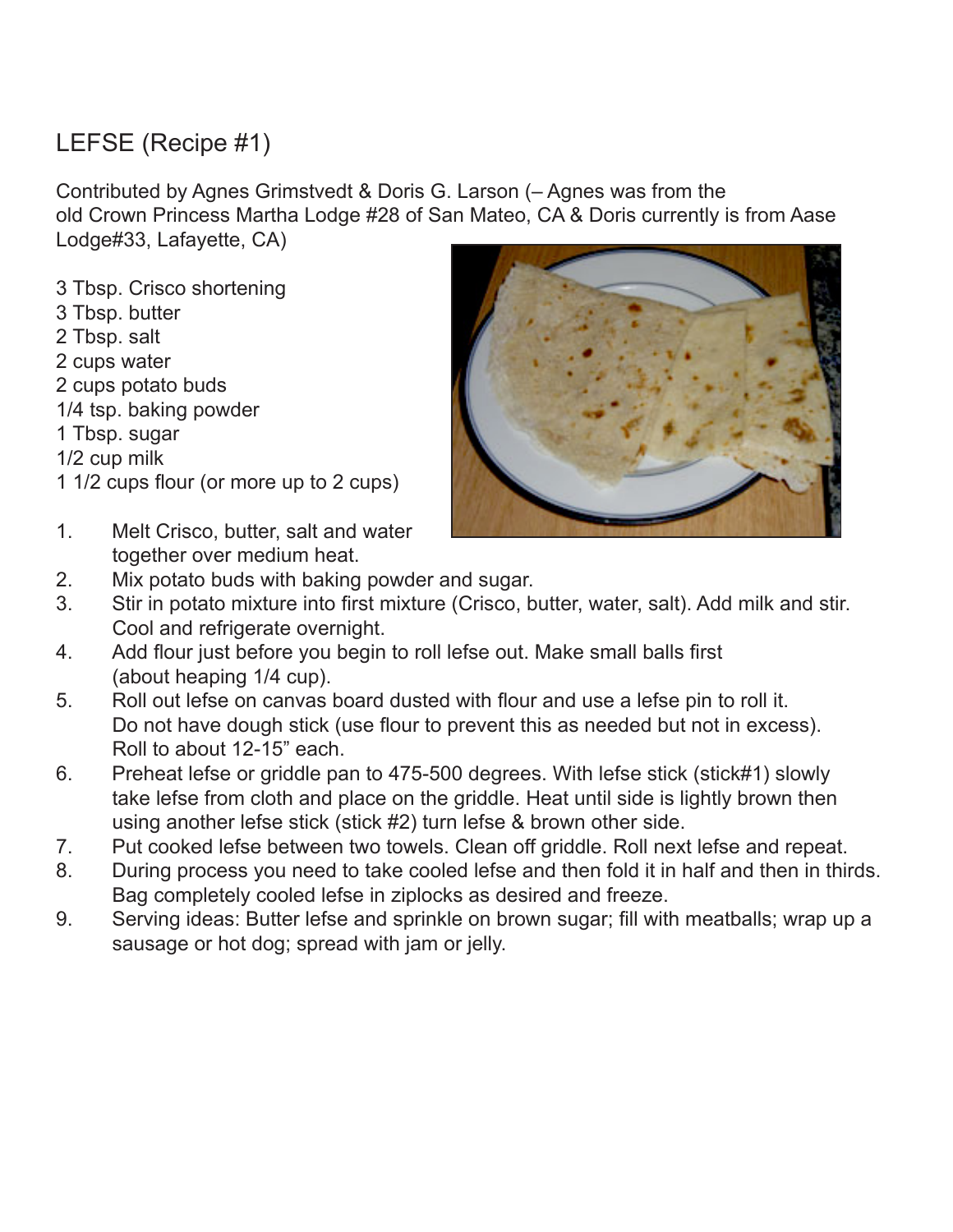#### LEFSE (Recipe #2)

Contributed by Mary Ashley & Doris Lorents of Sigrid Undset Lodge #32, Palo Alto, CA

10 pounds of Russet potatoes (Use Russet only and cool potatoes) 3/4 cup butter (1 1/2 cube) 1 1/2 Tbsp. salt 2 3/4 cups flour 2 to 2 1/2 pounds flour Extra flour (for rolling)



- 1. Peel potatoes and boil in water without salt until done. Drain thoroughly. [Having dry potatoes is extremely important. You might try to set the kettle back on the warm burner, minus the lid with drained potatoes in to let all steam escape and then dry the potatoes thoroughly.]
- 2. Run potatoes through a ricer, or mash extremely well. Cool and then chill mixture thoroughly in a container, and cover with a cloth\*\* in refrigerator. (Do NOT cover with tight lid or plastic wrap as this traps moisture)
- 3. Remove potato mixture from refrigerator 30 minutes to 1 hour before intend to start rolling lefse. Mix the flour thoroughly into potatoes by hand.
- 4. When ready to roll lefse, roll dough into a log, then cut into 1/3 cup portions. Form into balls using more flour, and then press patty on board, turning to coat thoroughly with flour.
- 5. Flour pastry cloth and cloth covered lefse rolling pin each time you are ready to roll out a lefse piece. Roll the patty flat into a thin circle (about 16" in diameter). Transfer with lefse stick to hot lefse griddle (at least 400 degrees).
- 6. Bake on griddle until it is bubbly on top (lightly browned, about 1 1/2 minutes); then turn and cook on second side approximately 45 seconds. Remove with another lefse stick to cool between 2 towels or folded towel.
- 7. When cold, cut and wrap or fold and wrap.
- 8. Repeat steps with another part of remaining dough. Repeat until all dough used up.
- 9. Can be kept frozen for a couple of months if well wrapped in freezer zip lock bags.
- 10. Yield: 30 36 lefse 16 inches in diameter.

Serving ideas: Butter Lefse and sprinkle on brown sugar; fill with meatballs; wrap up a sausage or hot dog; spread with jam or jelly.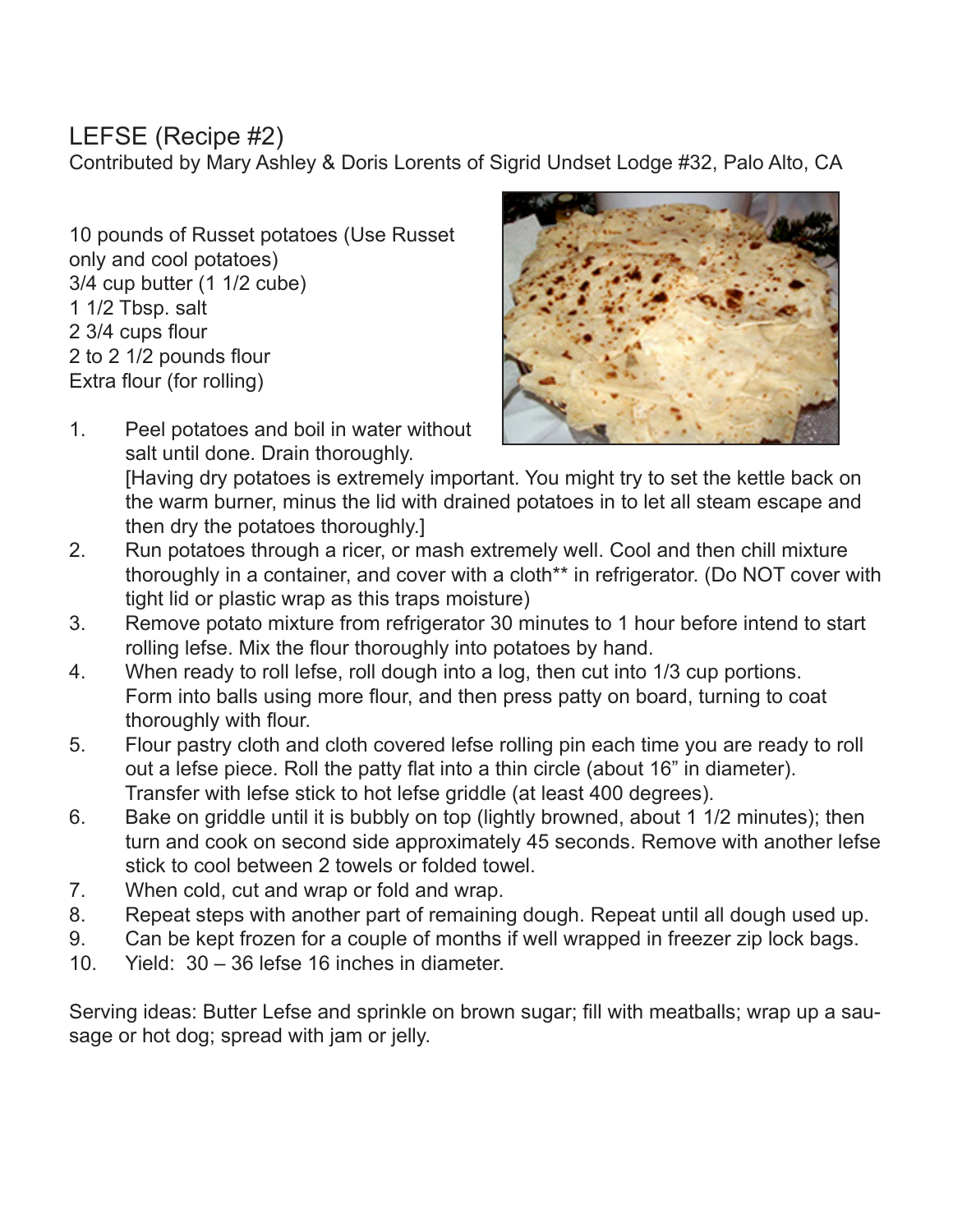## LEFSE (Recipe #3)

Contributed by Elderid Everly of Sigrid Undset Lodge #32, Palo Alto, CA & Anne Grimdalen Lodge #34, Cupertino CA

5 cups water 2 cups milk 1/2 cup butter (1 stick) 3 Tbsp. sugar 1 Tbsp. salt 1 pound potato flakes 2 cups flour Extra flour (for rolling)

1. Heat water and butter to boilingin large pot. Add cold milk, and the rest of ingredients. Mix thoroughly.



- 2. Cool thoroughly in a non-plastic container, and cover with a damp cloth. [Refrigerate.]
- 3. When ready to roll lefse, divide dough into 3 parts. Mix one part at a time with 2/3 cup flour. Roll into 12–15" diameter thin rounds on floured cloth (canvas is good one to use) with sock covered lefse rolling pin that has been floured. Use more flour as needed. Transfer with lefse stick to hot lefse griddle (at least 400 degrees).
- 4. Bake on griddle until one side is lightly browned, then turn and cook on other side.
- 5. Remove with another lefse stick to cool between 2 towels or folded towel.
- 6. When cold, cut and wrap or fold and wrap.
- 7. Repeat steps with another part of remaining dough.
- 8. Can be kept frozen for a couple of months if well wrapped in freezer zip lock bags.

Serving ideas: Butter Lefse and sprinkle on brown sugar; fill with meatballs or wrap up a sausage or hot dog; spread with jam or jelly.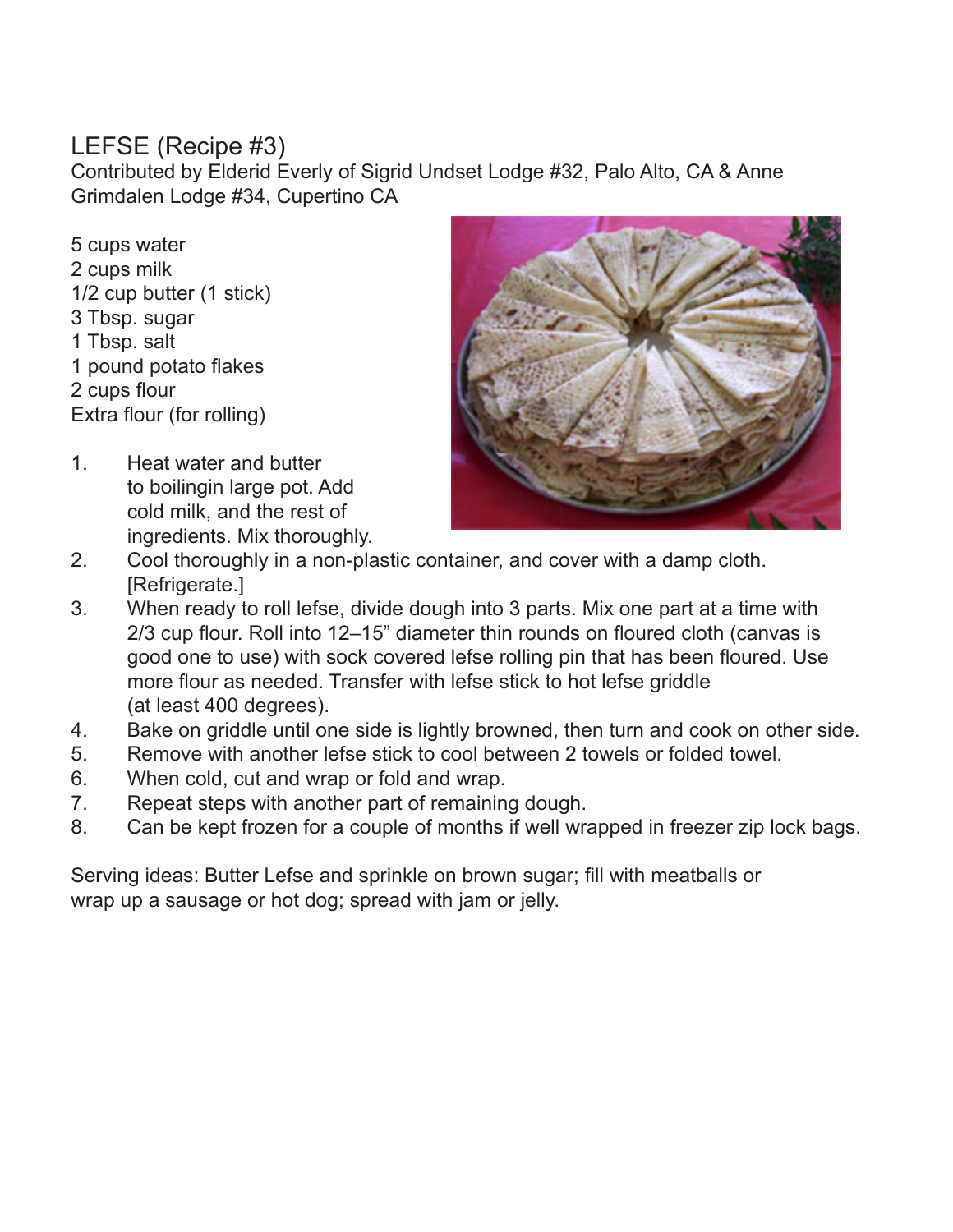**SITRONFISK** LEMON FISH Contributed by Gistava Andersen, Valkyrien Lodge #1, Seattle, WA

2 pounds fresh white fish 1/4 cup butter 1 medium onion, sliced thin 2 cups vinegar or wine 1 Tbsp. dry mustard Water as needed 5 egg yolks juice of 3 lemons Fresh parsley, chopped (optional)

- 1. Take a white fish [such as true cod, ling cod, haddock or halibut] and cut into [serving sized] pieces.
- 2. Meanwhile, put butter in pan with onions. Let simmer about 10 minutes. Do not brown.
- 3. Mix dry mustard and vinegar. Add to butter mixture with enough water to cover fish.
- 4. Cook 15 minutes uncovered until tender.
- 5. In separate bowl, mix egg yolks with lemon juice. Take a ladle of fish stock gravy and pour slowly over egg [mixture and stir]. Return to kettle. Do not boil. [Stir continuously] until gravy thickens. Put fish on a platter. Pour gravy over and garnish with chopped parsley.

Serves  $4 - 8$ .

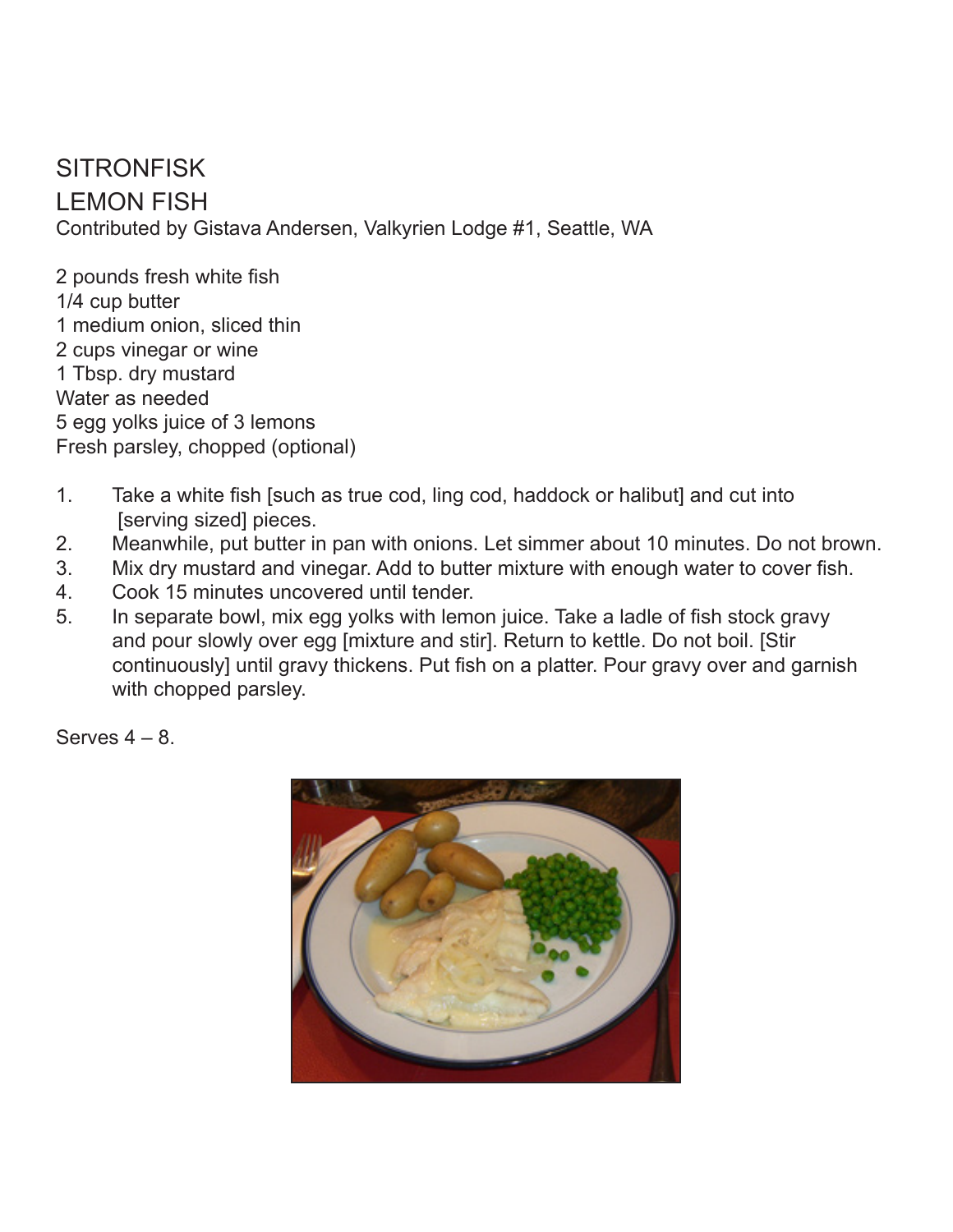## LIMPA

Swedish Rye Bread Katie Allen , Sigrid Undset Lodge #32, Palo Alto CA

1 package active dry yeast 1/4 cup warm water (110-115°) 1/2 tsp. sugar 1/4 cup brown sugar 1/4 cup dark molasses 1 Tbsp. butter 1 tsp. salt 1/2 tsp. anise 2 tsp. caraway seed (optional) 1 Tbsp. grated orange peel (optional) 1 1/2 cups hot water (or scalded milk) 4 1/2 bread flour (white/ divided uses)\* 2 cups rye flour



Yields: 2 small round loaves

- 1. Add yeast to 1 1/2 cup bowl, slowly pour over the 1/4 cup of warm water and sprinkle with 1/2 tsp. sugar. Set aside to dissolve and rise.
- 2. Meanwhile, in large bread bowl, add the brown sugar, molasses, butter, salt and spices. Slowly add the hot water (or milk) and stir until it is smooth. Set aside until lukewarm.
- 3. When lukewarm, add 1 cup of the bread flour and mix before adding in the yeast mixture. Mix well. Slowly add alternately 1 cup of each type of flour and beat after each addition. Work in remaining flour (as much as is required to form a soft dough) by hand or by beating slowly. If you have extra flour, set aside and use for dusting surface when kneading dough (or if needed, get extra flour for this).
- 4. Turn dough onto a very lightly floured surface. Allow it to rest 5 to 10 minutes covered with a kitchen towel. Knead dough about 5-8 minutes, adding flour to surface as needed to keep it from sticking. Grease your bread bowl and place the dough ball in. Turn to bring a greased surface to top. Cover with waxed paper and/or a towel. Let stand in warm place (about 80°) until dough is doubled.
- 5. Let rise until double in bulk.
- 6. Punch down with fist; pull edges in to center and turn dough completely over in bowl. Cover and let rise again until doubled.
- 7. Punch the dough again, and turn out on a lightly floured surface. Divide dough into two portions. Shape each portion into a ball. Cover and allow the to rest 5-10 minutes.
- 8. Add parchment paper to a large or two small cookie sheets (or grease cookie sheets). Place a ball in the center of each sheet or centered on the half of the cookie sheet allowing room for it to double without touching the other or edge of the pans. Cover and let the dough rise again in warm area!
- 9. Bake in preheated 375° (F) oven 20-25 minutes, or until lightly browned. Cool completely on cooling racks. Optional : Brush tops with stick of butter (using only about 2 Tbsp. to give it a nice shinny coating).

\* Go slow toward the end with the white flour...make sure you have added all the rye flour equally to white flour so that any unneeded flour will be the white flour. You don't want to make the dough too stiff. Note that unbleached bread flour is better than all-purpose flour, but both will work.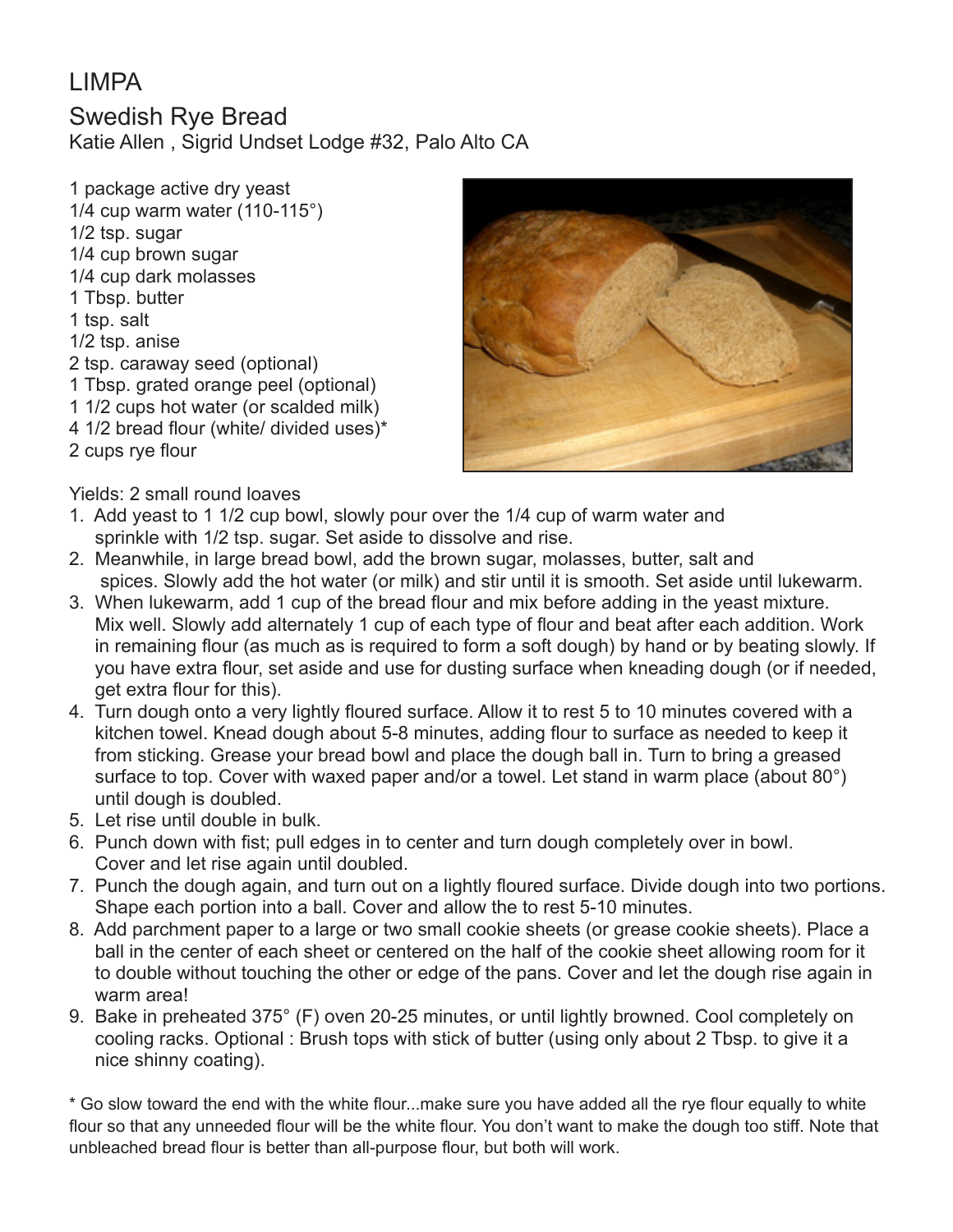# TYTTEBÆRSYLTETØY

#### LINGONBERRY JAM

Attributed to Adalaine Sather, Stjernen Lodge #7, Astoria, OR

1 1/4 cup water

- 2 1/4 cups sugar
- 1 stick cinnamon
- 8 whole cloves (without heads)
- 1 tsp. lemon rind, finely grated
- 1 1/2 lbs. lingonberries

(Lingonberries are grown in Norway and other northern countries and states.

They are very similar to American cranberries. Some recipes say to substitute cranberries for lingonberries.)

- 1. Combine water, sugar, spices and lemon rind in pot and cook until sugar is melted. [Stir often. This forms the syrup.]
- 2. Meanwhile, clean the berries, drop into the syrup and allow to come to a boil.
- 3. Remove immediately from the burner and pour into a dish or jar.
- 4. Cover and cool for two days, then drain off liquid into a pot while reserving berries. Bring the liquid to a boil. While hot, pour over the reserved drained berries.
- 5. When cool, the mixture will be thick and can be served [as a pudding, used as a topping for waffles or served as a side dish for meatballs. As a pudding it serves six. As a jam, use it to top your toast or lefse.

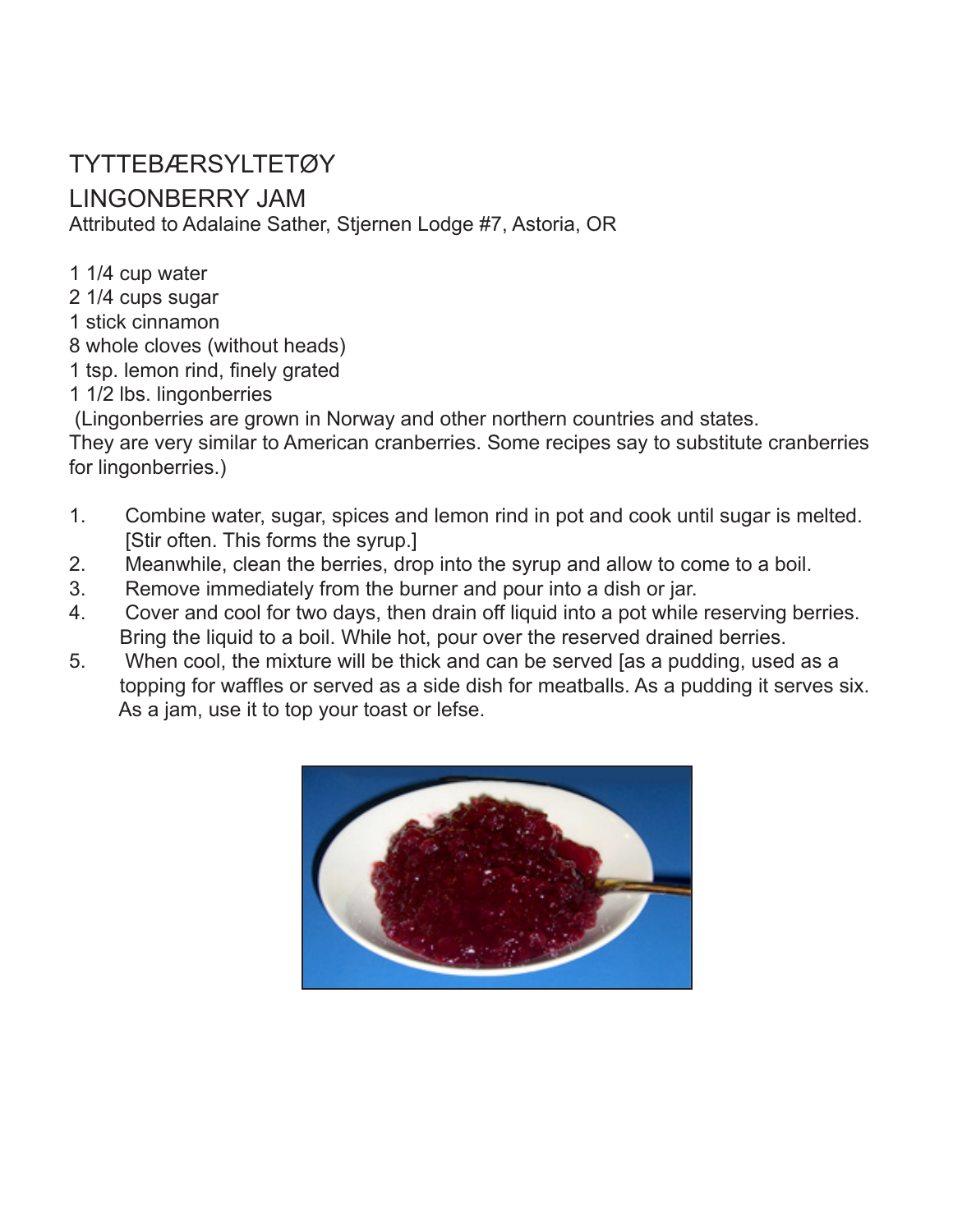#### LUSSEKATTER LUCIA BUNS Contributed by Janet Rudd of Embla Lodge #2, Tacoma, WA

 1 cup milk 1/4–1/2 tsp. saffron threads crumbled (or 1/2 tsp. powdered saffron) 3/4 cup sugar 1 tsp. salt 1/2 cup butter, softened 3/4 cup warm water (110-115°) 2 package active dry yeast 6 1/2 cups all-purpose flour (sifted) 2 eggs 1 egg yolk 1 Tbsp. water



- 1. In small saucepan, heat milk just until bubbles form around edge of pan. Remove from heat. Add saffron, sugar, salt, and butter, stirring until butter is melted. Cool to lukewarm.
- 2. If possible, check temperature of warm water with thermometer. Sprinkle yeast over it in large bowl, stirring until dissolved. Stir in milk mixture.
- 3. Add 3 1/2 cups flour to above mixture; beat with wooden spoon until smooth, about 2 minutes. Beat in 2 whole eggs. Gradually add remaining flour, mixing in last of it with your hands until dough leaves the side of the bowl. [This is a soft dough.]
- 4. Turn out dough onto lightly floured pastry cloth. Cover with the same bowl. Let rest 10 minutes. Remove bowl and turn over the dough so you can coat it with flour. Knead until it is smooth, about 5 minutes.
- 5. Place in lightly greased large bowl; turn to bring up greased side before covering it with a towel. Let rise until double in bulk, 1 to 1 1/2 hours. Punch down. Turn out onto lightly floured pastry cloth.
- 6. Divide and shape as pictured (see diagrams above). Work with 1/3 of the dough at a time [covering remaining dough with towel to keep it moist]. After shaping, [place on parchment covered cookie sheet. When sheet is full, set aside and cover with towel. Repeat until dough used up] Let rise until double in bulk, 40-50 minutes.
- 7. Brush the shapes with an egg yolk mixed with 1 Tbsp. water.
- 8. Bake at 375° in preheated oven for 12 to 15 minutes or until golden brown.
- 9. Cool on wire rack.

See Lucia Buns Shapes following page.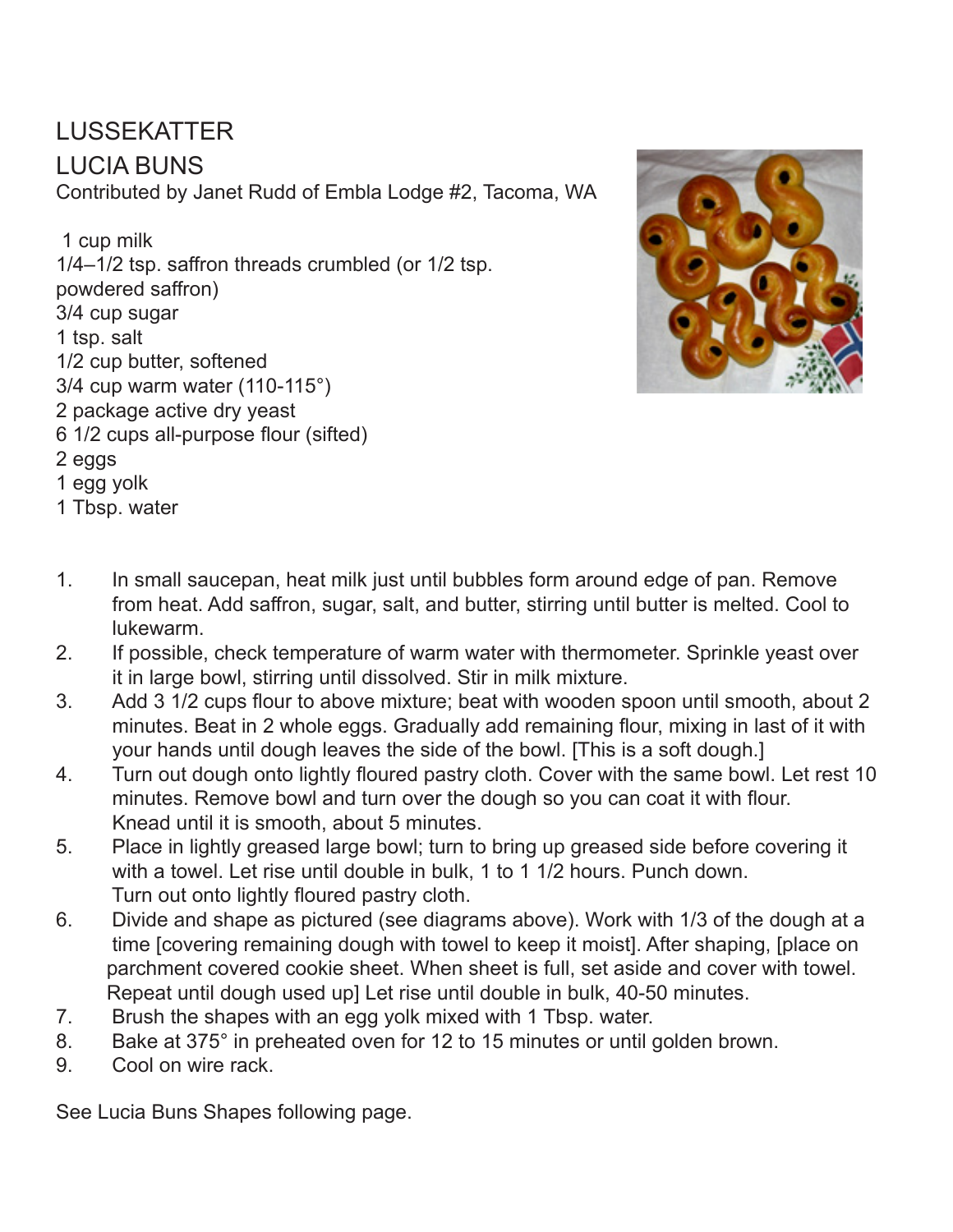# Ideas for shaping the Saffron dough:



St. Lucia Buns





Wagon Wheels



Twists





Star of Bethlehem



Wheel of Cart



Candle Braid





Joseph's Beard



Crown of the Virgin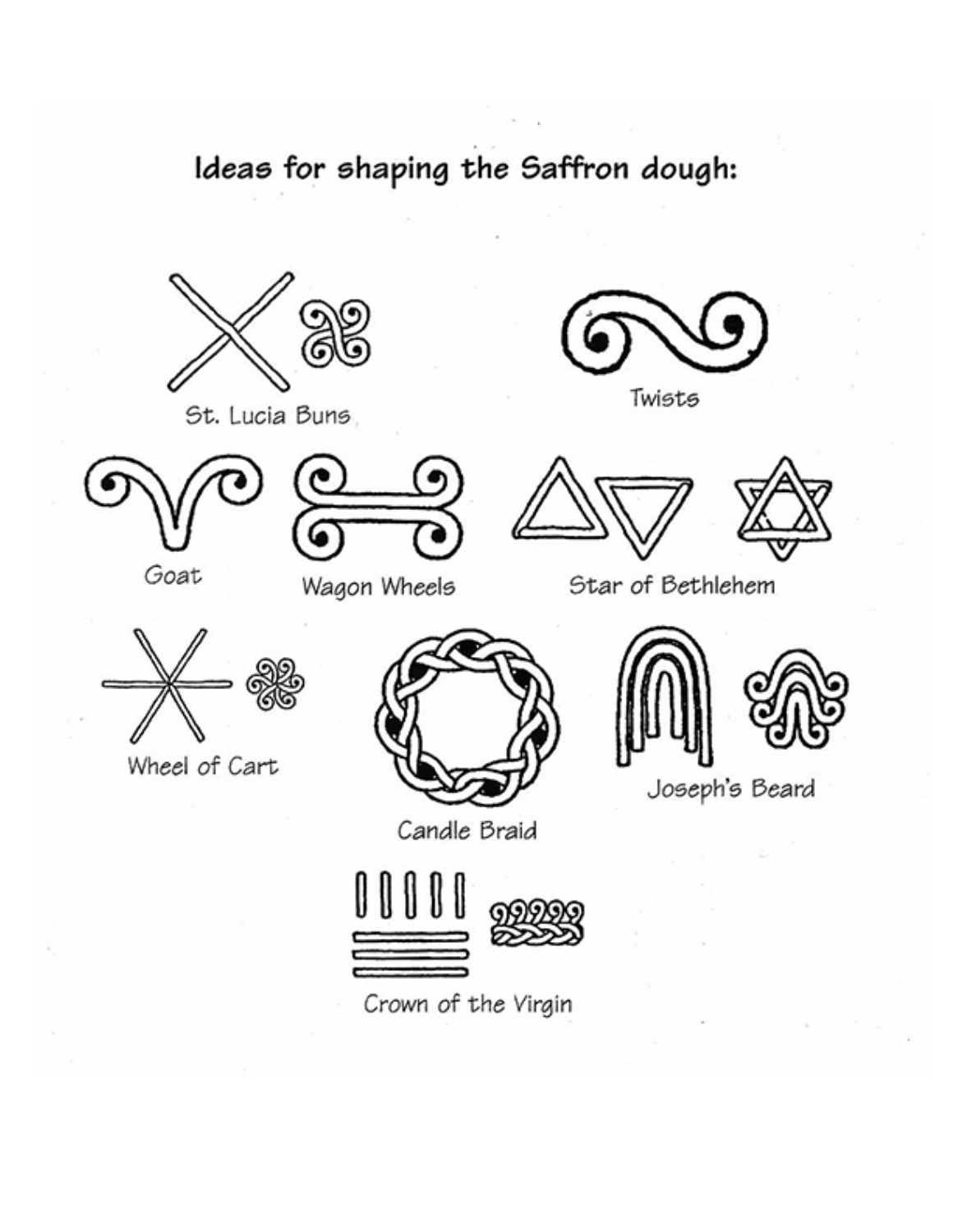# LUTEFISK Brown & White sauces served with Lutefisk BAKED LUTEFISK WITH SAUCES

Contributed by Paula Baker, Anna Kolbjornsen Lodge #36, San Francisco CA

Lutefisk: Lutefisk (boneless, skinless) salt

Bacon Sauce: 2-3 strips bacon or salt pork 1 stick melted butter (1/2 cup)



White Sauce:

2 Tbsp. butter 2 Tbsp. flour 1 cup milk Chopped fresh dill (optional) Dash of nutmeg (optional) Dash of dry or prepared whole grain mustard (optional) Goat cheese (geitøst) (optional)

- 1. Thaw fish and pat dry with paper towels.
- 2. Cut fish into large pieces approximately 6" x 4". Place fish in a greased glass baking dish.
- 3. Sprinkle with salt and let sit for 1 hour to draw out the water and lye.
- 4. Drain off water. Preheat oven to 350°.
- 5. Bake in the preheated oven for 30 minutes or until fish is just soft. Do NOT overcook! [It should be soft!]
- 6. Place fish on serving platter or individual plates. Serve with sauces.
- 7. Bacon Sauce: Fry bacon or salt port until firm but not crispy. Chop into small pieces and add to the melted better. (Keep warm until serving).
- 8. White Sauce: Melt butter in a saucepan over medium heat. Add flour and cook for at least one minute while stirring. Add milk a little at a time, stirring constantly until smooth. The various additions to this sauce include fresh dill, nutmeg, mustard, or goat cheese.

Keep warm until serving. Sauces serve  $4 - 8$ .

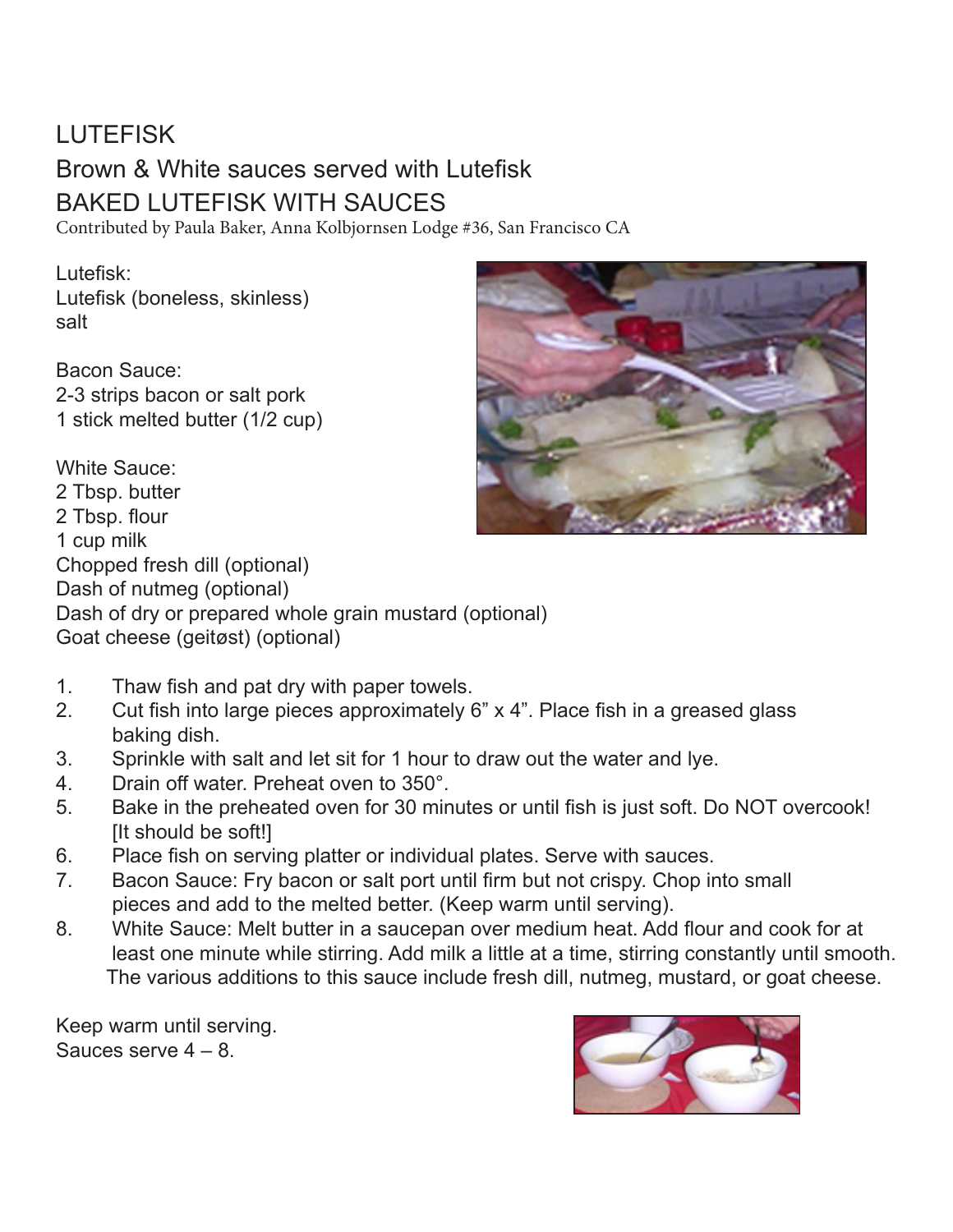#### GORO – An Old Fashioned Norwegian Coookie Contributed by Kaspara Gorud, Valkyrien Lodge #1, Seattle, WA

1/2 pint (1 cup) whipping cream 3 eggs 2 cups sugar 1 1/2 tsp. vanilla 1 tsp. cardamom 1 cup potato flour, sifted 1 1/2 lbs. butter flour, sifted (as needed\*)

Whip cream. Beat eggs and sugar in separate bowl to cream.

To egg/sugar mixture add whipping cream, vanilla and cardamom. Beat well. Gradually add sifted potato flour and as much\* sifted flour as can be mixed with a rotary beater or mixer, scraping sides of bowl and beaters often. Place covered dough in the refrigerator over night. In the morning, turn dough onto a floured board.

Cut butter into thin slices and work in half pound of butter and a little flour at a time with a rolling pin, until dough can be easily rolled out.

Dough should NOT be thin like a krumkake.

Cut rectangles to fit the goro iron. Cook over medium heat until golden.

Cut the goro into sections while hot. [Most irons make about four cookies per filling of iron.] Yields: 11 –12 dozen.

Goro Irons are available at many of the Scandinavian shops and other cookware places online. These are beautiful old Norwegian cookie that have a great flavor and look pretty. One of our members, Kari Diehl, has a great article online\*\* about how to make them, so we suggest you check it out. She call's them Norway's Most beautiful Cookie!



\*\*http://scandinavianfood.about.com/od/cookierecipes/ss/Goro.htm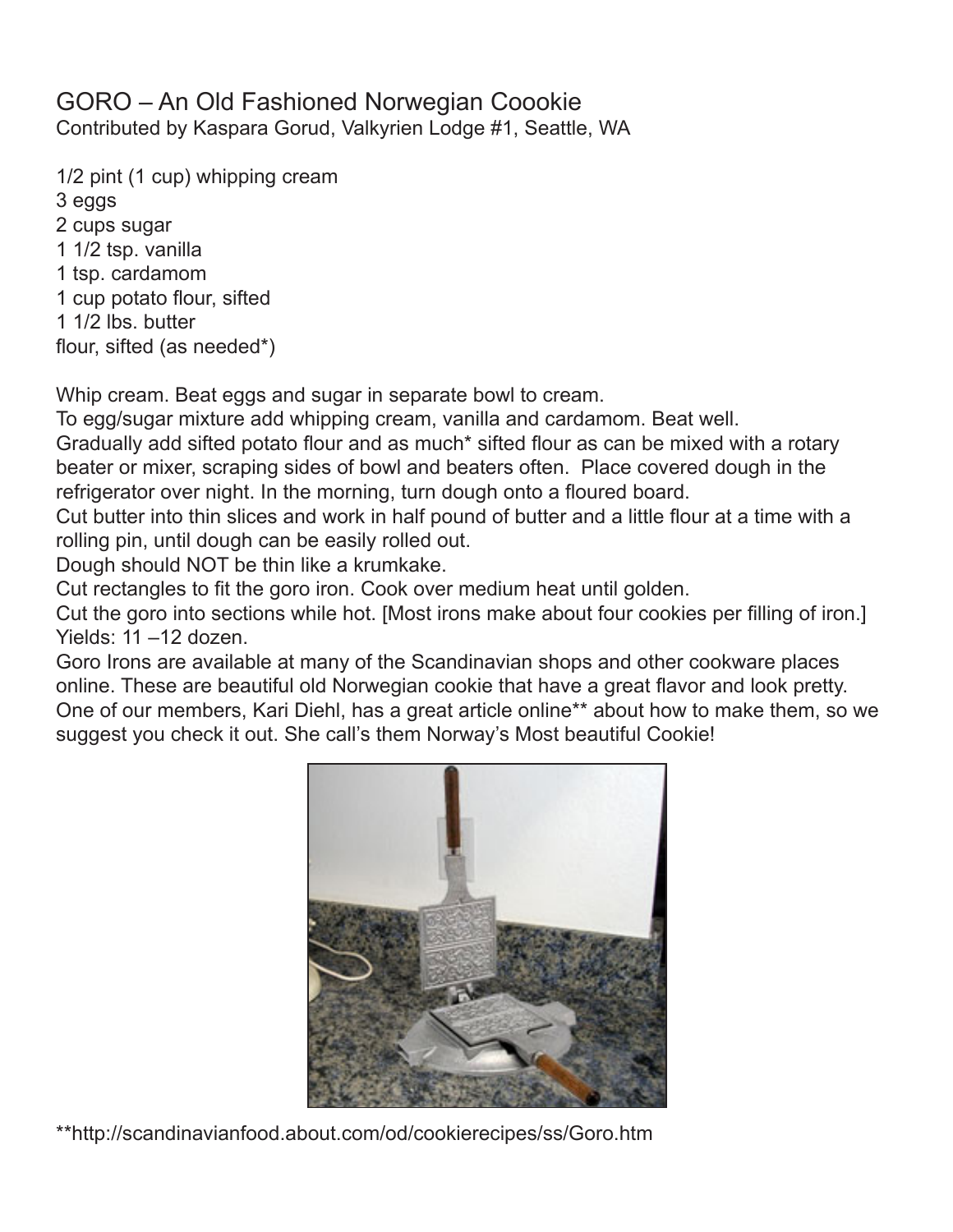#### NORWEGIAN RYE BREAD

Bertha Trudeau, Solheim Lodge #20, Butte, MT

2 cups white flour 1 1/2 cakes yeast\* 3 cups warm water or milk 2 cups rye flour 2 cups graham flour 2 cups dark Karo Syrup 1 cup brown sugar 5 Tbsp. melted butter 1 tsp. salt 4 tsp. anise seeds 2 cups warm milk 1 cup grated orange rind



Yeilds 2 large delicious loaves.

Mix together in a large bowl, white flour, yeast and 3 cups warm water or milk. Slowly add the syrup, sugar, melted butter, salt, and warm milk. Mix well. Add the anise seeds and orange rind and mix.Mix together the rye and graham flour, before slowly adding to above mixture. Additional white flour may be needed to make a stiff dough.

Put into greased bowl and cover with towel. Let rise until double in bulk.

Punch down and let rise again.

Divide dough into four parts. Place each in a well greased pan and let rise until double in size. Bake in preheated 350-375° (F) oven for at least an hour.

Optional: Brush tops with a mixture of Karo Syrup and water.

Note: The original recipe called for finely chopped orange rind after scraping away the white part from the interior of the rind. Grating the orange part is much faster and eliminates the need to dry and then boil the rind. Also, you may wish to add a tsp. or two of caraway seeds to the dough.

\*Use 1 1/2 yeast packets instead of yeast cakes if desired.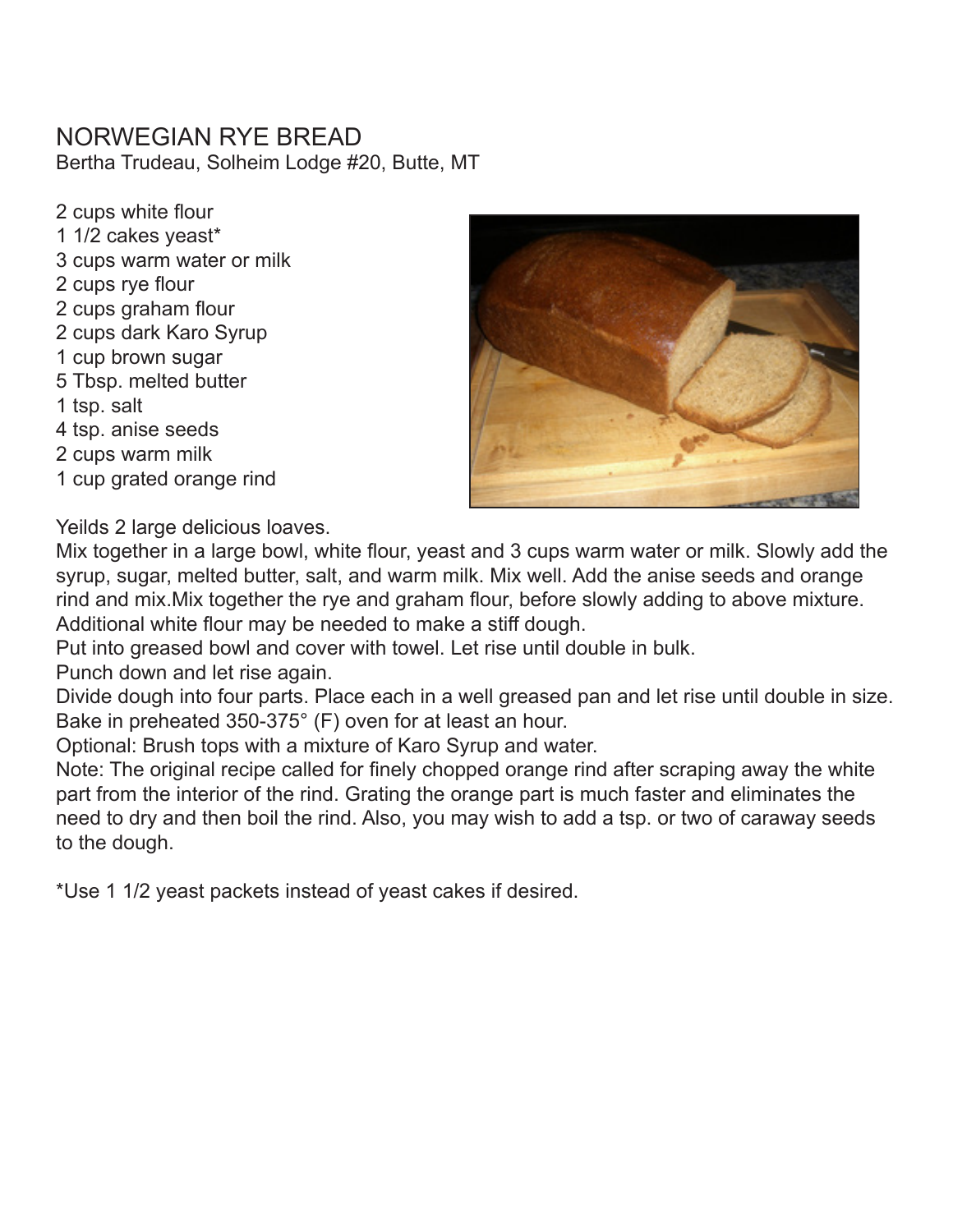#### LAPSKAUS (Norwegian Stew)

Carol Pease edited and combined two unattributed recipes from the Kitchen Secrets of the Daughters of Norway

1 1/2 pounds lean beef, cubed 1 1/2 pounds lean lamb, cubed 1/2 pound pork, cubed 4 cups cubed potatoes (ca. 8 potatoes) 1 large onion 1/2 tsp. ground pepper salt to taste optional: 1/4 tsp. nutmeg optional: 2 bay leaves 2 Tbsp. oil water to cover\*



Brown meat lightly in oil. Add water\* to cover and boil about 30 minutes. Add seasonings and vegetables. Simmer\*\* another half hour or until the meat is tender.

Serves 8– 12 people. Serve with side salad.

Note: There are many variations on this with different meats combinations used, such as veal replacing the lamb, as well as equal parts of all meats. So if you don't have one ingredient or enough of another, know this will still turn out well.

\*In place of some of the water, I suggest you add some wine. Also, adding a few cloves of garlic in the boiling phase adds to the taste. Although the recipe calls for bay leaves being added in step 3, try to add it in step 2 when boiling so it has more time to flavor the stew. \*\*Cover at this stage for 20-25 minutes until vegetables are softened, and then uncover and let juices form a thickened gravy.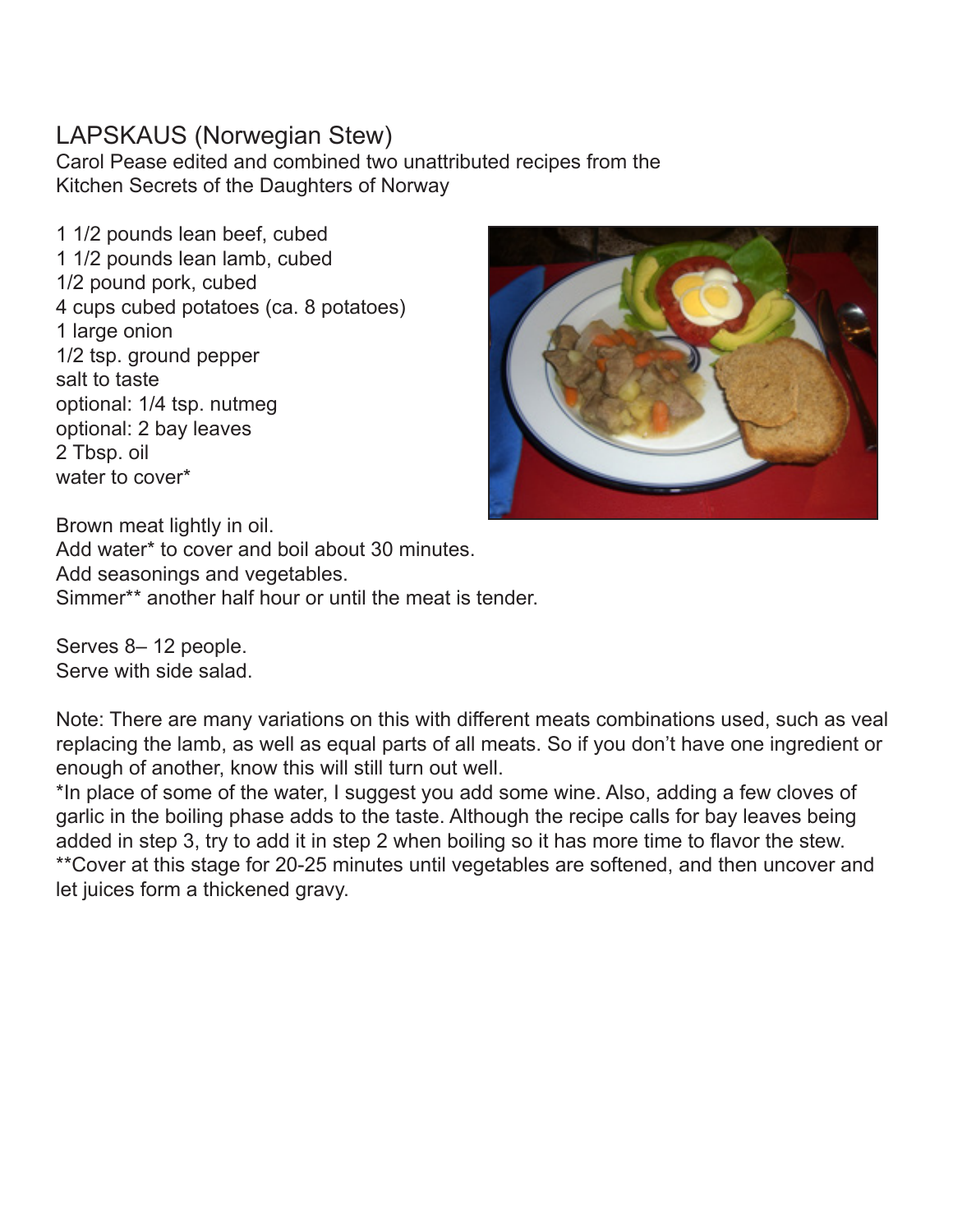#### KRUMKAKE – A Norwegian Cookie

Contributed by Paula Baker, Anna K Lodge #36, San Francisco, CA

1 cup sugar

1 cup softened butter (2 sticks)

2 eggs

1 cup milk

1 1/2 cup all-purpose flour

In medium bowl cream the butter and sugar together until fluffy.

Beat in eggs until the mixture is light and lemon colored.

Beat in the milk and flour (alternately) until blended and smooth.

Let stand 30 minutes.

Preheat Krumkake iron\* over medium heat on top of range until a drop of water sizzles on top.

Open iron; lightly brush inside top and bottom with shortening, oil or melted butter.

Spoon 1 Tablespoon batter onto center of hot iron. Close iron.

Bake about 1 minute on each side until lightly browned.

Insert tip of a knife under cookie to remove from iron; roll hot cookie into a cone shape.

[Krumkake pins\* are used to shape the cones] Let cool.

\*The Krumkake pin and Irons for these cookies are available at many of the Scandinavian shops and other cookware places online.

These are terrific filled with whipped cream and topped with fresh strawberries but are also delicious plain!

These are fragile so be careful when storing and moving these.

This was in the March/April 2008 issue of Døtre Av Norge newspaper, p.27.